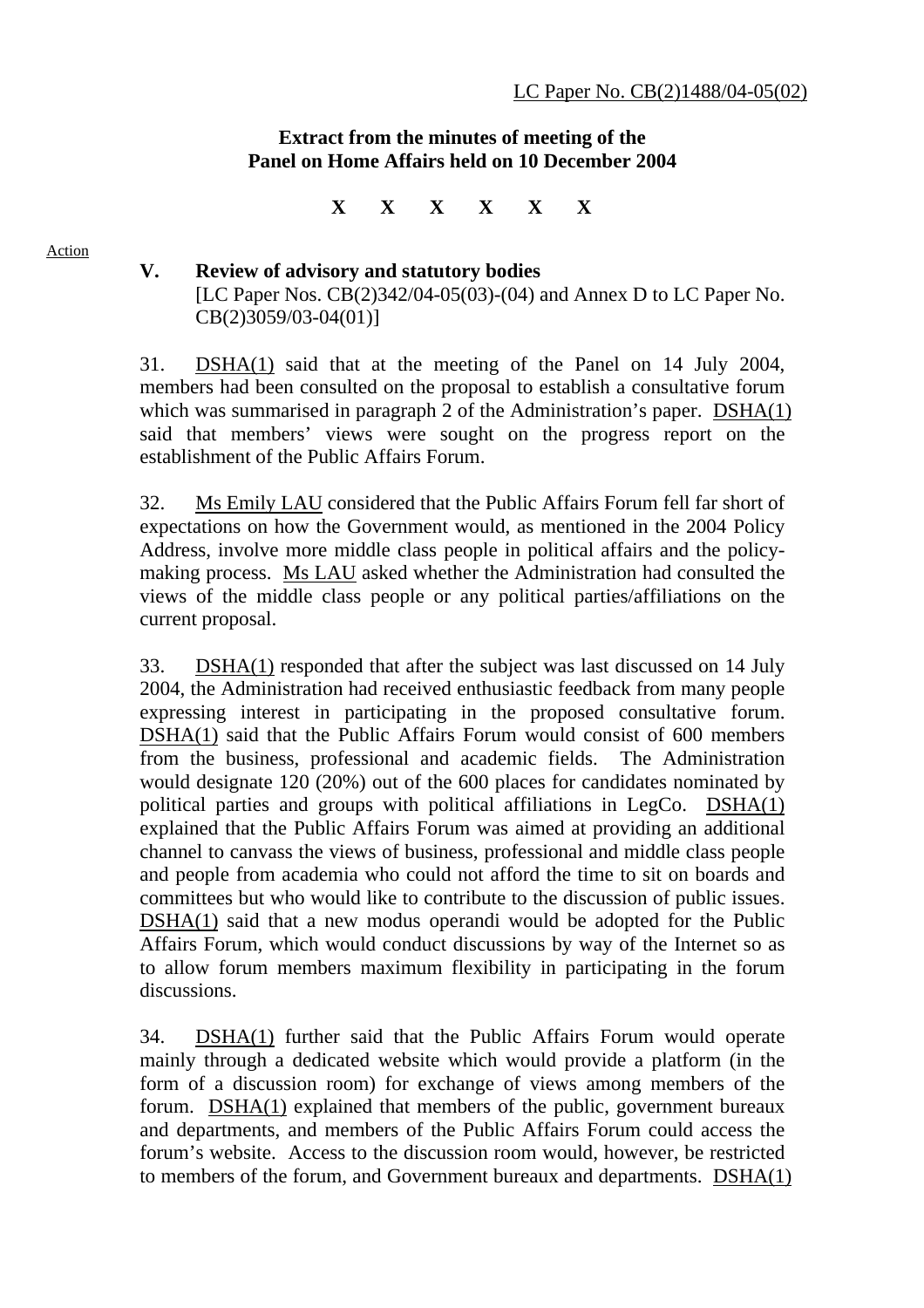Action

said that a small secretariat would also be set up to service the Public Affairs Forum, and summaries of views expressed by members of the forum would be prepared and posted on the forum's website for viewing by the public. DSHA(1) added that the cost implications of establishing the Public Affairs Forum were only about several hundred thousand dollars a year.

35. Ms Emily LAU said that although it did not require the approval of LegCo to implement the Public Affairs Forum, she considered that the forum would merely be a waste of money and would not have much use. Dr Fernando CHEUNG echoed Ms LAU's views. He said that he did not expect for such a narrow-minded proposal recommending the setting up of a forum with nothing special and comprising a membership restricted to a small circle of people only. Dr CHEUNG pointed out that the proposal completely failed to address the problems in the appointment system of ASBs, such as the lack of transparency, appointments being restricted to people who were supportive of the Government, non-compliance with the six-year and six-board rules, low participation rate of women, etc. Dr CHEUNG further said that he and many other people had actually hoped that, through the current review, the appointment system could be improved in such ways that appointments would be made based on the principle of merit and more middle class professionals and talents would be appointed.

36. DSHA(1) clarified that the review of ASBs had yet to be completed and apart from the 12 interim reports submitted in the previous legislative session, the Administration would submit further interim reports on individual topics to the Panel before completion of the review. DSHA(1) reiterated that the Public Affairs Forum was aimed at solving the problem that the current framework of ASBs failed to canvass the views of middle class people who could not afford the time to sit on boards and committees but who would like to contribute to the discussion of public issues. DSHA(1) pointed out that the existing ASBs already comprised many middle class people as their members. Other than establishing the Public Affairs Forum, the Administration would explore if it was possible to further enhance the participation of middle class people in the existing ASBs.

37. DSHA(1) further said that the current framework of ASBs had another shortcoming that each of them had specific terms of reference. However, the Public Affairs Forum could provide channels for discussion of general political issues of the day and any matters of common concern to the community.

38. Dr Fernando CHEUNG and Mr WONG Ting-kwong suggested that consideration should be given to opening up access to the discussion room to the public instead of only members of the forum and Government bureaux/departments. DSHA(1) responded that the Administration was concerned that in that case, there might be too many participants and some